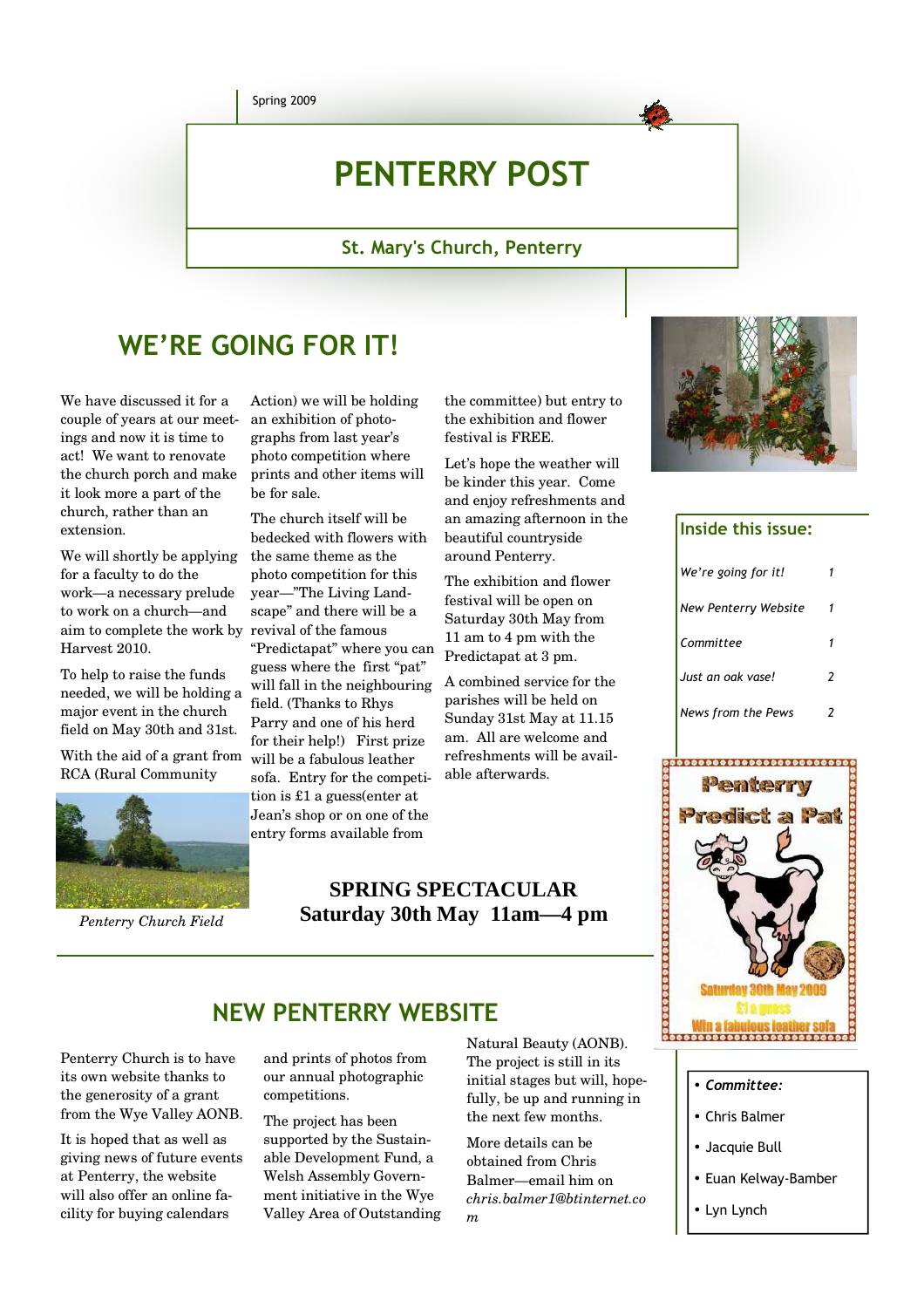# Inside Story Headline

This story can fit 150-200 words.

One benefit of using your newsletter as a promotional tool is that you can reuse content from other marketing materials, such as press releases, market studies, and reports.

While your main goal of distributing a newsletter might be to sell your product or service, the key to a successful newsletter is making it useful to your readers.

A great way to add useful content to your newsletter is to develop and write your own articles, or include a calendar of upcoming events or a special offer that promotes a new product. You can also research articles or find "filler" articles by accessing the World Wide Web. You can write about a variety of topics but try to keep your articles short.

Much of the content you put in your newsletter can also be used for your Web site. Microsoft Publisher offers a simple way to convert

your newsletter to a Web publication. So, when you're finished writing your



*Caption describing picture or graphic.* 

Inside Story Headline

This story can fit 100-150 words.

The subject matter that appears in newsletters is virtually endless. You can include stories that focus on current technologies or innovations in your field.

You may also want to note business or economic trends, or make predictions for your customers or clients.

If the newsletter is distributed internally, you might comment upon new procedures or improvements to the business. Sales figures or earnings

will show how your business is growing.

Some newsletters include a column that is updated every issue, for instance, an advice column, a book review, a letter from the president, or an editorial. You can also profile new employees or top customers or vendors.

*"To catch the reader's attention, place an interesting sentence or quote from the story here."* 

### Inside Story Headline

This story can fit 75-125 words.

Selecting pictures or graphics is an important part of adding content to your newsletter.

Think about your article and ask yourself if the picture supports or enhances the message you're trying to convey. Avoid selecting images that appear to be out of context.

Microsoft Publisher includes thou-

sands of clip art images from which you can choose and import into your newsletter. There are also several tools you can use to draw shapes and symbols.

Once you have chosen an image, place it close to the article. Be sure to place the caption of the image near the image.



*Caption describing picture or graphic.* 

newsletter, convert it to a Web site and post

it.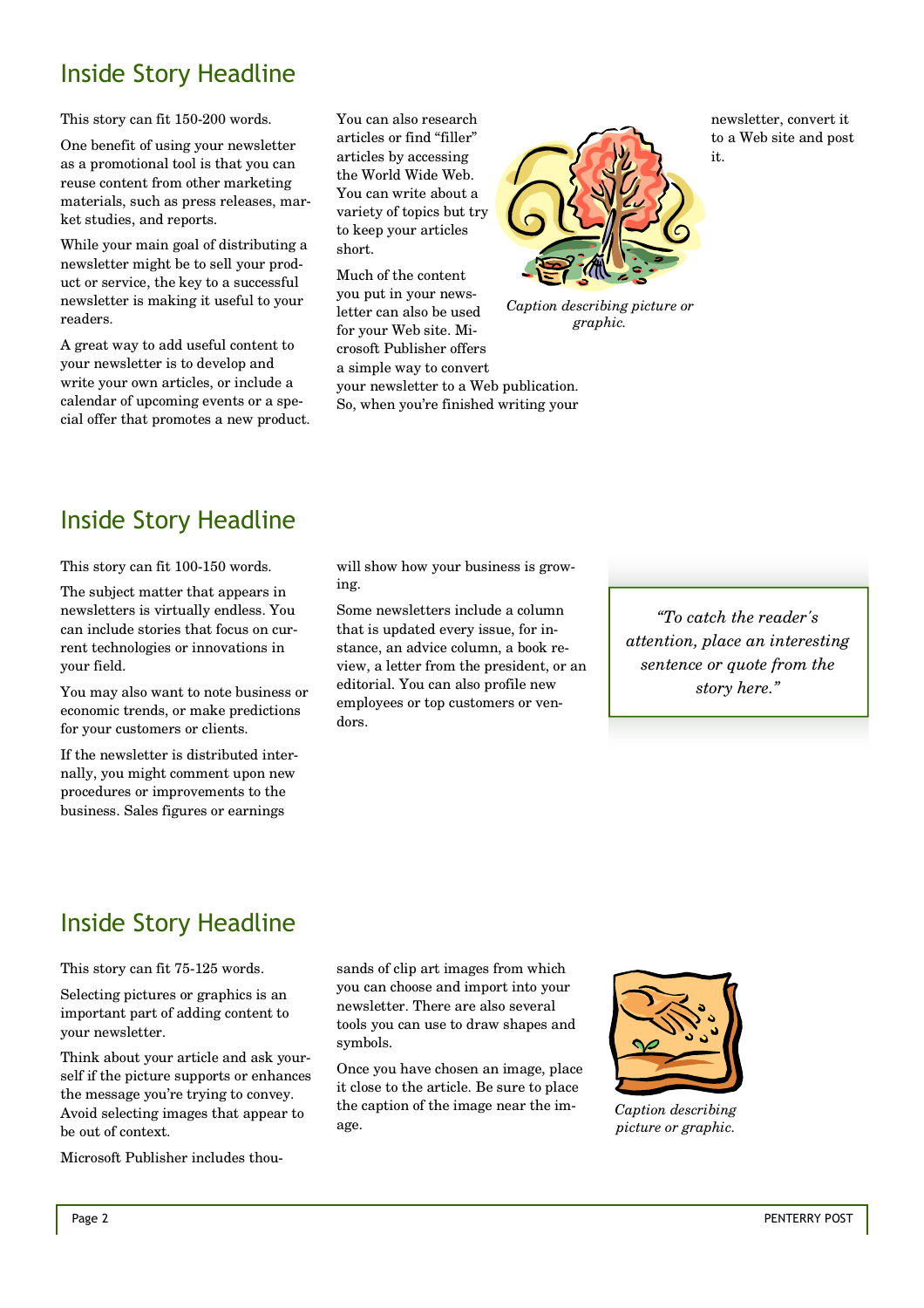# Inside Story Headline

This story can fit 150-200 words.

One benefit of using your newsletter as a promotional tool is that you can reuse content from other marketing materials, such as press releases, market studies, and reports.

While your main goal of distributing a newsletter might be to sell your product or service, the key to a successful newsletter is making it useful to your readers.

A great way to add useful content to your newsletter is to develop and write your own articles, or include a calendar of upcoming events or a special offer that promotes a new product. You can also research articles or find "filler" articles by accessing the World Wide Web. You can write about a variety of topics but try to keep your articles short.

Much of the content you put in your newsletter can also be used for your Web site. Microsoft Publisher offers a simple way to

convert your newsletter to a Web publication. So, when you're finished writ-



*Caption describing picture or graphic.* 

Inside Story Headline

This story can fit 100-150 words.

The subject matter that appears in newsletters is virtually endless. You can include stories that focus on current technologies or innovations in your field.

You may also want to note business or economic trends, or make predictions for your customers or clients.

If the newsletter is distributed internally, you might comment upon new procedures or improvements to the business. Sales figures or earnings

will show how your business is growing.

Some newsletters include a column that is updated every issue, for instance, an advice column, a book review, a letter from the president, or an editorial. You can also profile new employees or top customers or vendors.

*"To catch the reader's attention, place an interesting sentence or quote from the story here."* 

### Inside Story Headline

This story can fit 75-125 words.

Selecting pictures or graphics is an important part of adding content to your newsletter.

Think about your article and ask yourself if the picture supports or enhances the message you're trying to convey. Avoid selecting images that appear to be out of context.

Microsoft Publisher includes thou-

sands of clip art images from which you can choose and import into your newsletter. There are also several tools you can use to draw shapes and symbols.

Once you have chosen an image, place it close to the article. Be sure to place the caption of the image near the image.



*Caption describing picture or graphic.* 

site and post it.